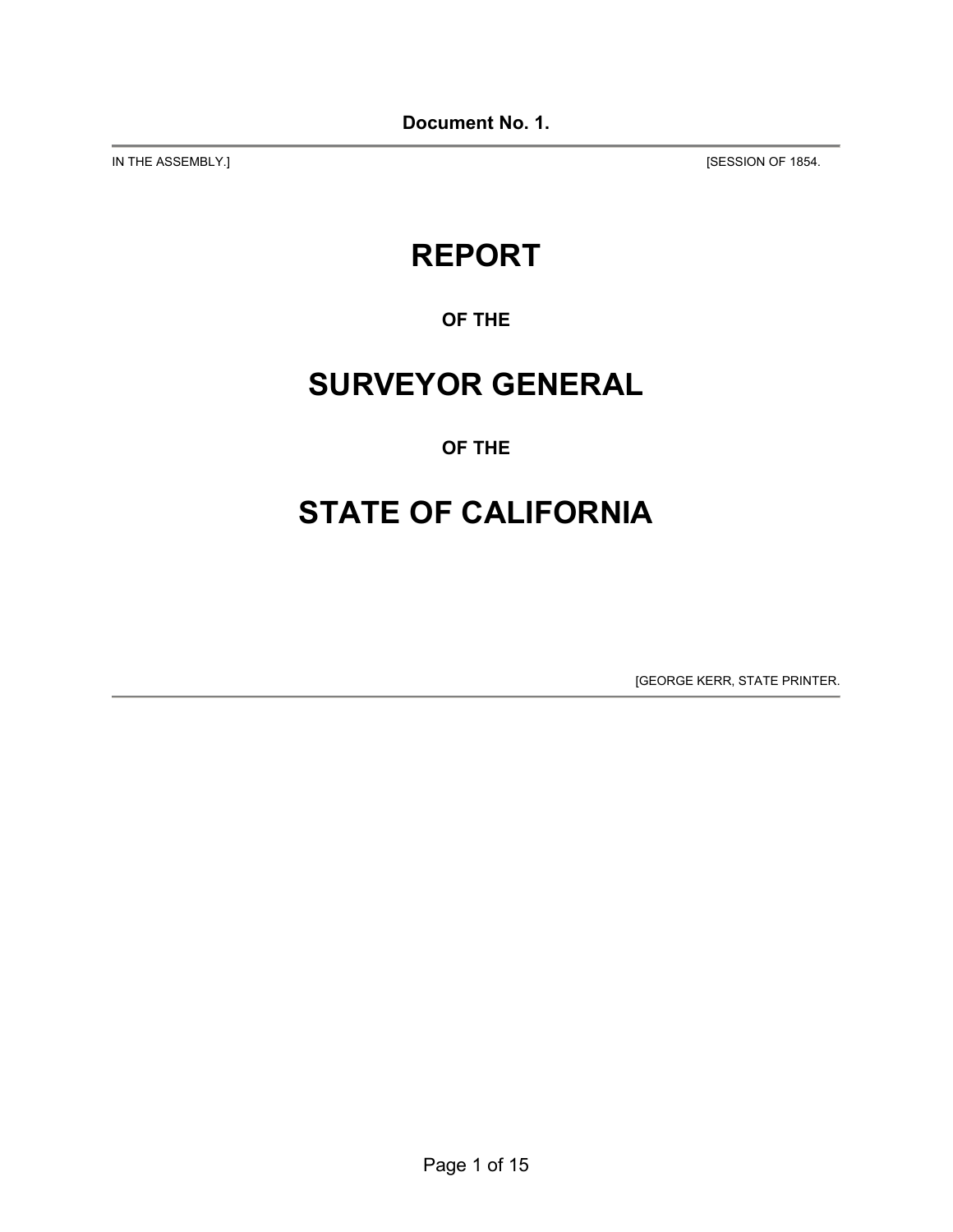# **REPORT.**

 $\overline{a}$ 

SURVEYOR GENERAL'S OFFICE, Benicia, December 15<sup>th</sup>, 1853.

SIR:

In compliance with the statute, prescribing the duties of the Surveyor General, I submit the following report:

## STATE MAP.

The Map ordered by the legislature, at the session of 1851, was commenced immediately after the close of the session, and diligently prosecuted as per my last annual report.

The Map was completed in March last, on the first of April it was sent to New York to be engraved, which has been done and a few copies received per last steamer.

The delivery of the copies required for the State, (as per bill) for distribution amongst the State offices and members of the last Legislature, has been delayed on account of detentions on the Isthmus; recent advices, however, assure us that they will be delivered within a few days.

## COUNTY BOUNDARIES.

This subject, which has, heretofore, caused so much difficulty, is gradually settling down to its proper place, and so far as I can learn, there will not be a single seat contested on the question as to boundary.

In the fall of 1852, the county authorities of Sacramento called upon me to run a portion of the boundary, between that county and El Dorado and San Joaquin counties. This was done by the County Surveyor of Sacramento, acting under directions from this office, and duly reported by me to the authorities ordering the survey.

In the month of October last, I was called upon by the Board of Supervisors of the counties of San Francisco and Santa Clara, to run the boundary line between those counties, which I proceeded at once to do, the work has been completed, and the maps will be forwarded to the respective counties, and one retained in this office so soon as complete.

## COUNTY SURVEYORS AND ASSESSORS.

In compliance with the  $10<sup>th</sup>$  section of the "Act concerning the Office of the Surveyor General," Statutes 1850, page 157, I addressed the following circular to the County Surveyors and Assessors in each county in the State.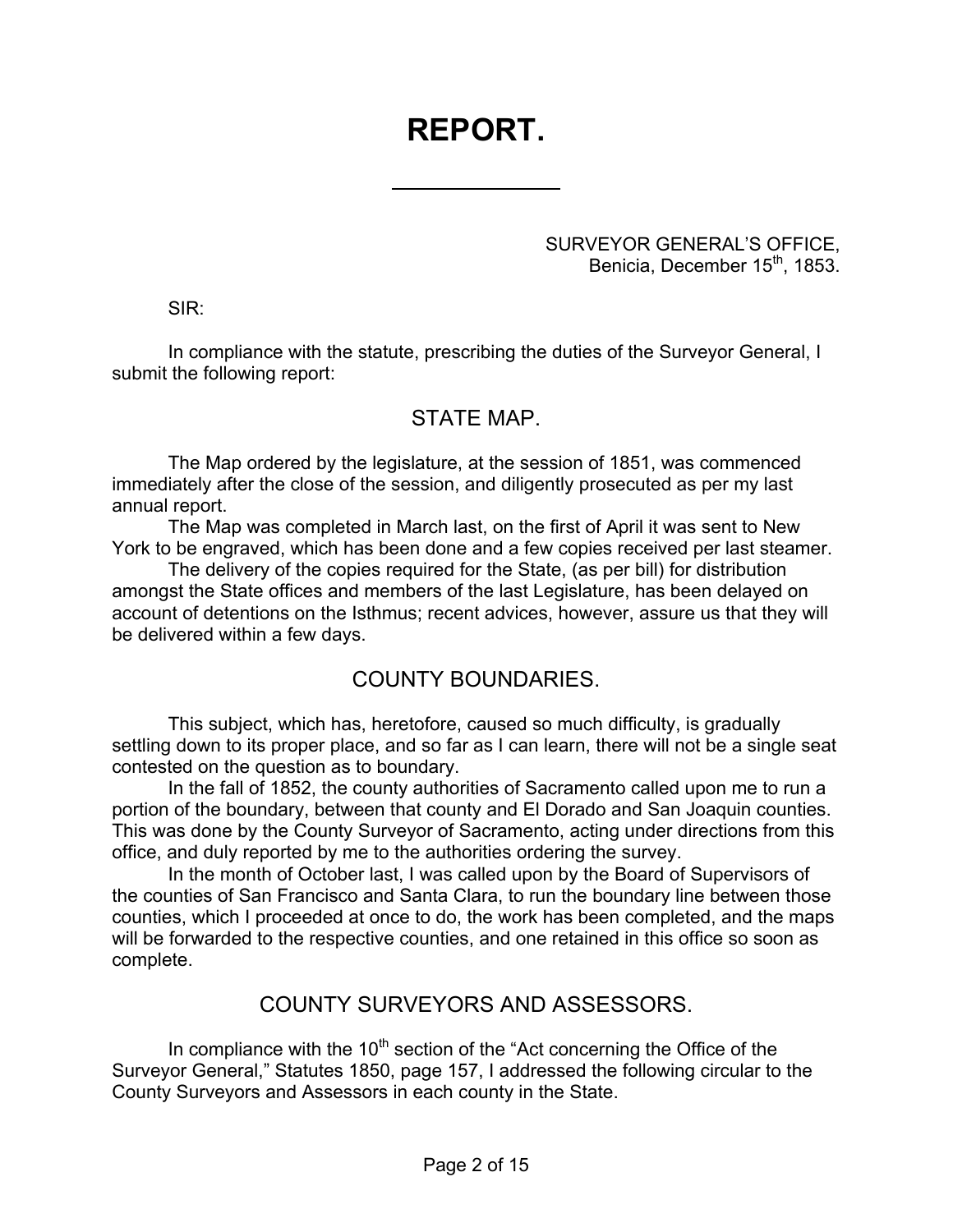The circular to County Surveyors is marked in the appendix "A," and the circular to County Assessors is marked in the appendix "B."

I would again recommend, that the law making it the duty of County Surveyors to transmit such reports, be amended, or else provisions made for their payment while engaged in such duties.

It is entirely foreign to the business of a surveyor to collect any data respecting the items mentioned in section nine of the act referred to above, except so far as the quantity of land is concerned, and the requirements made of County Assessors is equally oppressive, unless provision be made to pay for the necessary labor.

The number of reports sent in is conclusive, that parties will not work without pay, and therefore the law is entirely inoperative, and had better be repealed or properly amended.

The number of reports received for the present year, up to this date, is three from County Surveyors, and two from County Assessors.

As the census is taken once in five years, and as its returns are very full upon all points of interest in an agricultural point of view, and as all results under the present system must be very imperfect, I would suggest the doing away of the present system, and the relying entirely upon the census returns for statistics of agriculture.

## SCHOOL LANDS.

Under the Act of the Legislature "to provide for the disposal of the 500,000 acres of land granted to the State by an Act of Congress," there has been issued, (as I am informed by the Comptroller) 806 warrants for 160 acres each; and 321 warrants for 320 acres each; making a total of 231,680 acres, of which, in obedience to the law requiring quarterly returns to be made to this office of all locations of said warrants, there has been returned to this office, and duly registered the certificates of survey for 131,380 acres. A tabular statement of which, by counties is more fully set forth in appendix marked "C."

I again call your attention to an omission in the law, as it now stands, which is productive of great confusion at the least, and affords an opportunity, for the Commission of great frauds. It is this – the law does not provide that when a warrant is located, that the proper officer shall endorse upon the back of said warrant *the date* and *place* of such location, and there is nothing to prevent the same warrants being located in several counties. In many instances the returns have come to this office without the numbers of the warrants so located, and others, where there was more than one warrant, the quantity to each number not given, only the gross amount.

Again, instances have occurred where the same warrants were located in two different countries, and the fact not ascertained until the returns came into this office. – The party making the locations was applied to for an explanation of the matter; his reply was, "that he intended to 'float,' but as yet had not made his election, which piece he would keep."

He is, at the same time, in a position to reap a double benefit from his warrant; for, it is not to be supposed, that a party who might wish to take up this land, would look further than the county records of the county in which the land lay. In my circulars, I requested the County Surveyors, in all cases, to endorse the location upon the back of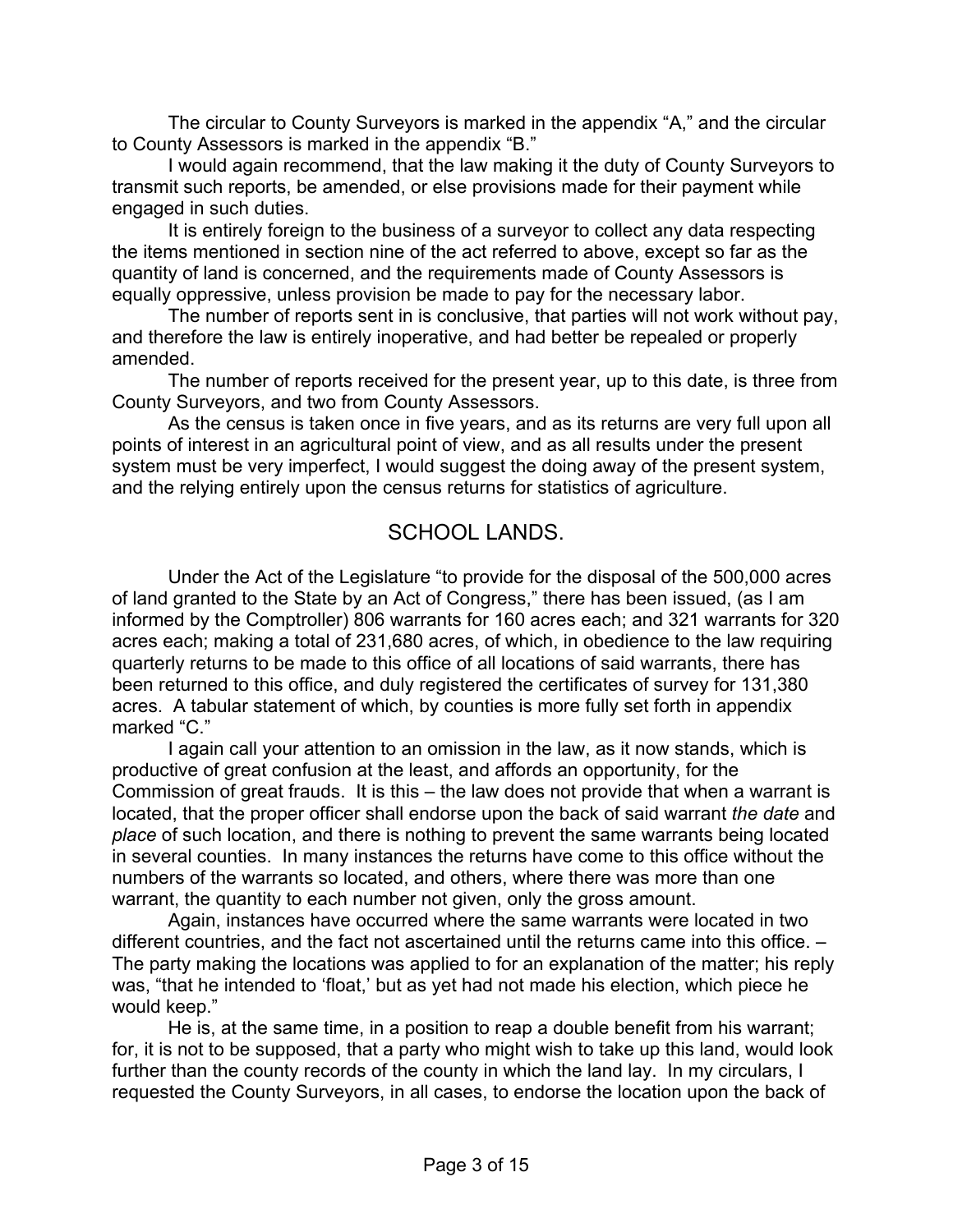the warrant, and also to return the numbers of the same; still as there is no law *requiring it to be done*, it is optional with the holder of the warrant, whether he will permit it or not.

I would, also, suggest the propriety of another amendment, in regard to floating warrants, to wit: - that when any warrant is *floated*, in addition to the registration of the "*float and the reasons therefore*" being made "a matter of record at the time, in the office where the original location was recorded;" a certified copy of such registry shall be forwarded to the office of the Surveyor General, who will thus be enabled to determine, at once, any fraudulent locations.

### FORM FROM GENERAL LAND OFFICE.

The Commissioner of the General Land Office at Washington, has issued an important circular, relative to the location of School Lands, which I have deemed proper to insert in the appendix, and marked "D."

All of which is respectfully submitted,

 WM. E. EDDY, Surveyor General.

To His Excellency, JOHN BIGLER,

Governor of California.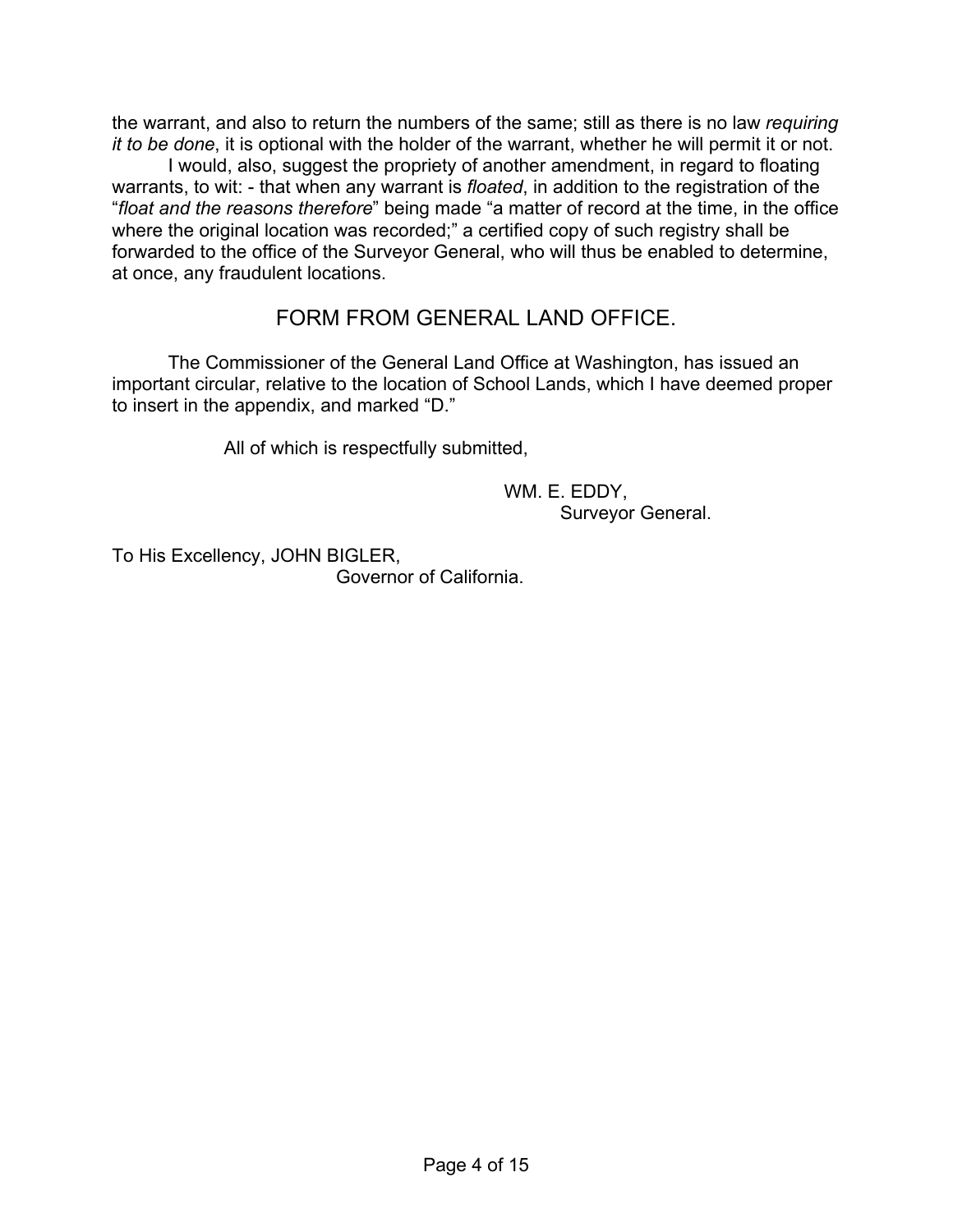# **APPENDIX A.**

 $\frac{1}{2}$ 

SURVEYOR GENERAL'S OFFICE, Benicia, July 1<sup>st</sup>, 1853.

SIR:

I respectfully call your attention to the following extracts, from the Laws, bearing upon the duties of your office, in its connection with the office of Surveyor General.

First. From the "Act concerning the office of the Surveyor General," passed April  $17^{th}$ , 1850.

SEC. 9. – "He shall deliver to the Governor annually, on or before the  $15<sup>th</sup>$  of December. his report," which shall contain,

Second. "An accurate statement of the progress he may have made in the execution of the surveys enjoined on him by law, and in the preparation of the Map of the State."

Third. "An estimate of the aggregate quantity of land belonging to the State, and the best information he may be able to obtain as to the characters of the same."

Fourth. "An estimate of the aggregate quantity of all lands used for or adapted to tillage and grazing within this State, and each county of the State, together with a description of the locations in which the same may be situated.

Fifth. "An estimate of the aggregate number of horses, cattle, sheep and swine, within the State, and each County of the State."

Sixth. "An estimate of the aggregate quantity of wheat, rye, maize, potatoes, grapes, and other agricultural productions of the preceding year."

Seventh. "An estimate of the aggregate quantity of all mineral lands within the State, and each County of the State, and the quantity and value of each mineral produced during the preceding year, together with a description of the localities in which such minerals may be found."

- SEC. 10. "He shall address a circular letter to the *County Surveyors* and County Assessors and County Assessors, instructing them, and it is hereby made a part of their official duties, to use their utmost diligence in collecting information relative to each and every matter mentioned in the ninth section of this Act, and to transmit to him quarterly, at the seat of Government, a report in writing setting forth result of their inquiries."
- SEC. 11. "He shall, with his Annual Report, transmit to the governor all reports which he may have received from his Deputies, and other persons, as mentioned in the tenth section of this Act."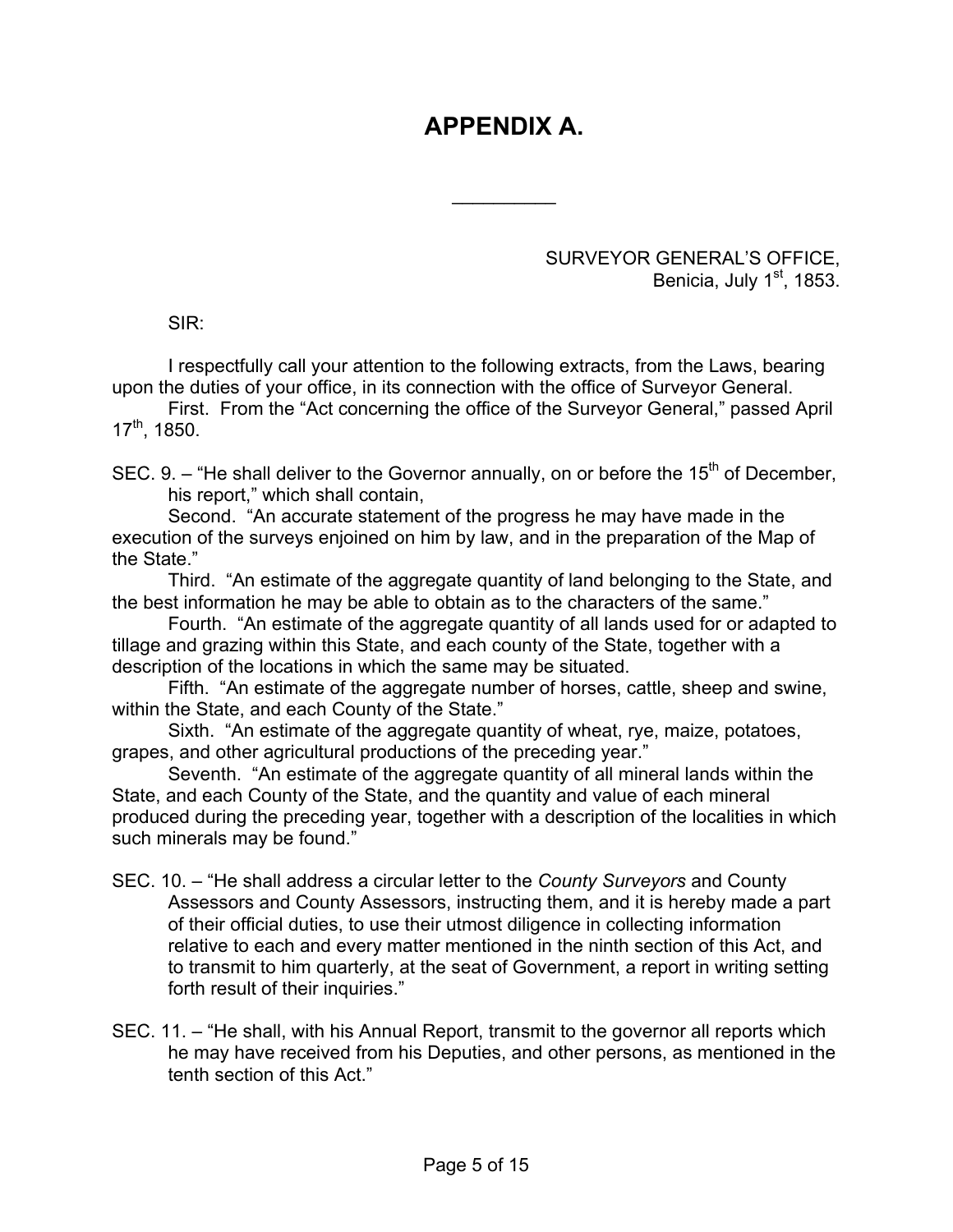All reports containing the above required information must be mailed to this office, at Benicia, not later than the first of December, in order that they may be embodied in my Annual Report, which I am required to make on or before the fifteenth of December.

Second. From the School Land or 500,000 acre land bill.

"An Act to provide for the disposal of Five Hundred Thousand Acres of Land granted to this State by Act of Congress."

- SEC. 3. "The parties purchasing such warrants, and their assigns, are hereby authorized, in behalf of this State, to locate the same upon any vacant and unappropriated lands belonging to the United States, within the State of California, subject to such location, but no such location shall be made unless it be made in conformity with the law of Congress, which law provides that not less than three hundred and twenty acres shall be located in a body."
- SEC. 4. "Lands thus located shall be run off a line, North and South and East and West, and shall be sufficiently designated by lines and distances, corners, or posts, as the case may be, and an entry be made thereof in the office of the Clerk of the County Court of the County in which such lands shall be located."
- SEC. 5. "The location made of the lands belonging to the United States, as aforesaid, shall secure to the purchaser the right of possession to the land embraced within said survey until such time as the Government survey shall have been made, after which said lines shall be made to conform to the lines of sections, quarter sections, and fractional sections of said government; and in the event that two or more persons shall have made a location on the same section, then, and in that event, the person whose location embraces the largest portion of said section, quarter section or fractional section, shall be first entitled to said location of the same.
- SEC. 6. "If in the survey to be hereafter made by the General Government, it shall so happen that the improvement made by any person purchasing and locating land under this Act, shall not compromise the larger part of the first survey, then, and in that case, the party may, if they prefer it, retain that portion which has upon it the buildings and improvements, although it may be the smaller portion of said section, quarter section, or fractional section. *Provided*, nothing herein contained shall authorize such location upon any lands heretofore granted by this State, or by the General Government, or on lands at the time of such survey and location, actually occupied and improved by actual settlers, unless such location be made by the owner of such improvements, not to exceed six hundred and forty acres by any one person. *Provided, also*, that nothing herein contained shall prejudice the ownership or possession of any lands at the time of survey and location held or claimed under grants from the Mexican or Spanish Governments; *And provided, moreover*, that at the time of making said location, the first settler, or owner of any improvements situated on the tract proposed to be located, shall in all cases have the preference.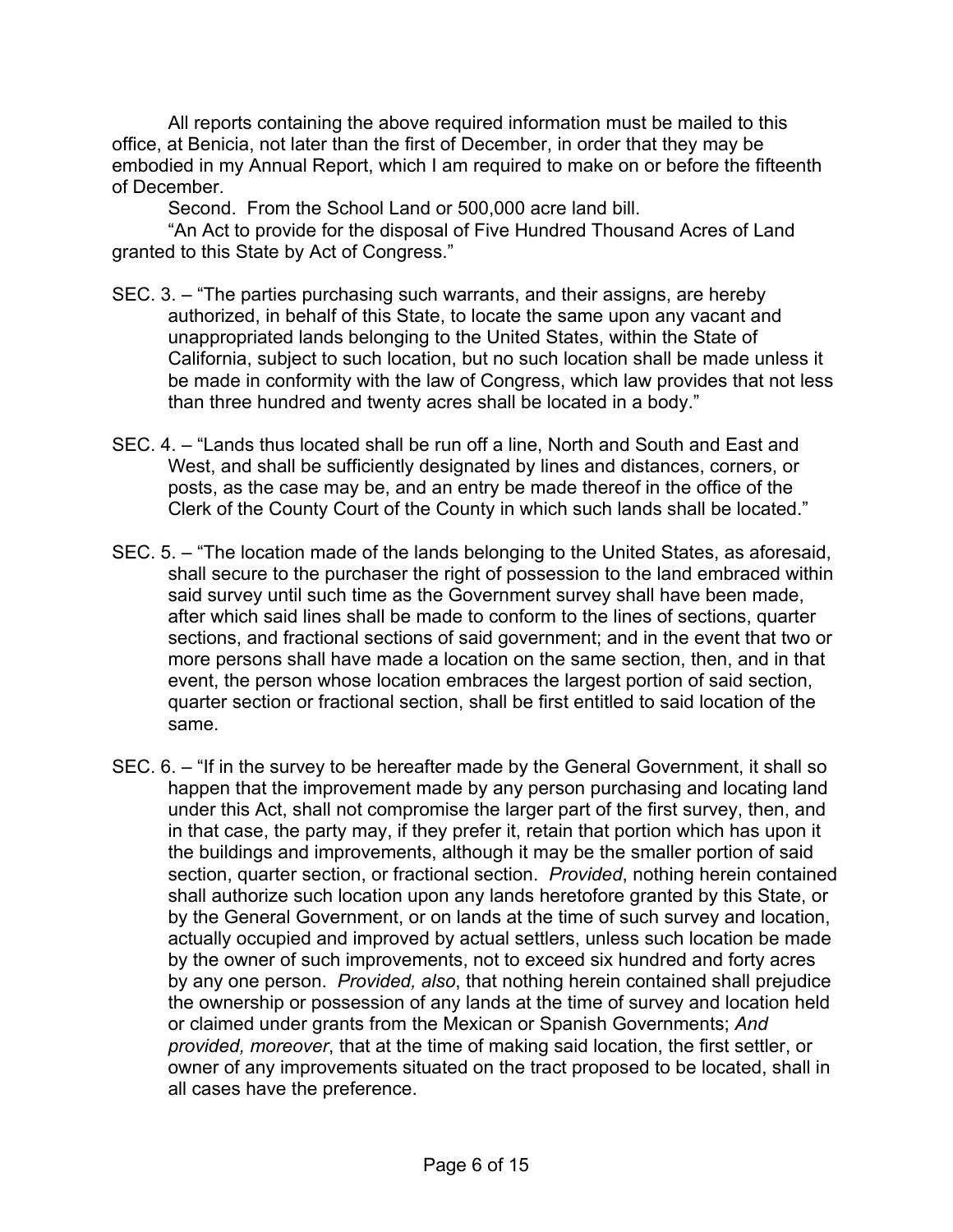- SEC. 7. "In the event that any location of land be made under and by the provisions of this Act, upon lands supposed to belong to the United States, which should prove to be land not the property of the United States, then, and in that case, the party owning such land warrant or warrants may float the same upon any other public lands in the State of California, provided the float, and the reasons therefore, be made a matter of record at the time, in the office where the original location was recorded.
- SEC. 10. "Lands located under the provisions of this Act, shall be surveyed by the *County Surveyor* in each county where the location is made, who shall give a certificate setting forth the bounds and the number of acres contained in such survey, and shall receive for his services such fees as are now or may hereafter be provided by law.
- SEC. 11. "The Clerk of the County Court shall make a record of all certificates of land located under the provisions of this Act, which may have been run off by the proper officer, and shall be entitled to receive from the owner of such location three dollars for such services.
- SEC. 12. "The County Surveyor of the respective counties of this State, at the end of every three months from the taking effect of this Act, shall make out an forward to the office of the Surveyor-General of the State, without fee for the same, a duplicate copy of each plat or survey and certificate of location of any land warrant made under the provisions of this Act, in their respective counties, and for failure so to do shall be liable to a fine of not less than five thousand dollars, recoverable before any court of competent jurisdiction, on the complaint of any person or persons in interest.

N. B. All lines run as required above in section 4, north, south, east and west, must be run by the *true meridian* and not *magnetic*, so as to conform to the lines of the U. S. Land Surveys, and the Act takes effect from the first of June, 1852.

Having had many inquiries made to me in reference to the various constructions of law relative to "School Land Warrants," I deem it proper to add the following suggestion:

1<sup>st</sup>. The boundaries of all lands located under "School Land Warrants" must run north, south, east and west, by the *true meridian* in all cases, except whereon or more of the sides are such *natural boundaries* as will be taken under the U. S. Land Surveys to make fractional sections.

 $2<sup>nd</sup>$ . Fractional sections are made in the United States Surveys whenever the lines strike any bay, lake or navigable stream.

I suppose that in this State our mountain streams will in most cases be regarded as natural boundaries when they become too large to measure across without triangulation.

3<sup>rd</sup>. Swamp or overflowed lands being at present the property of the State and not of the United States, cannot be taken as school lands.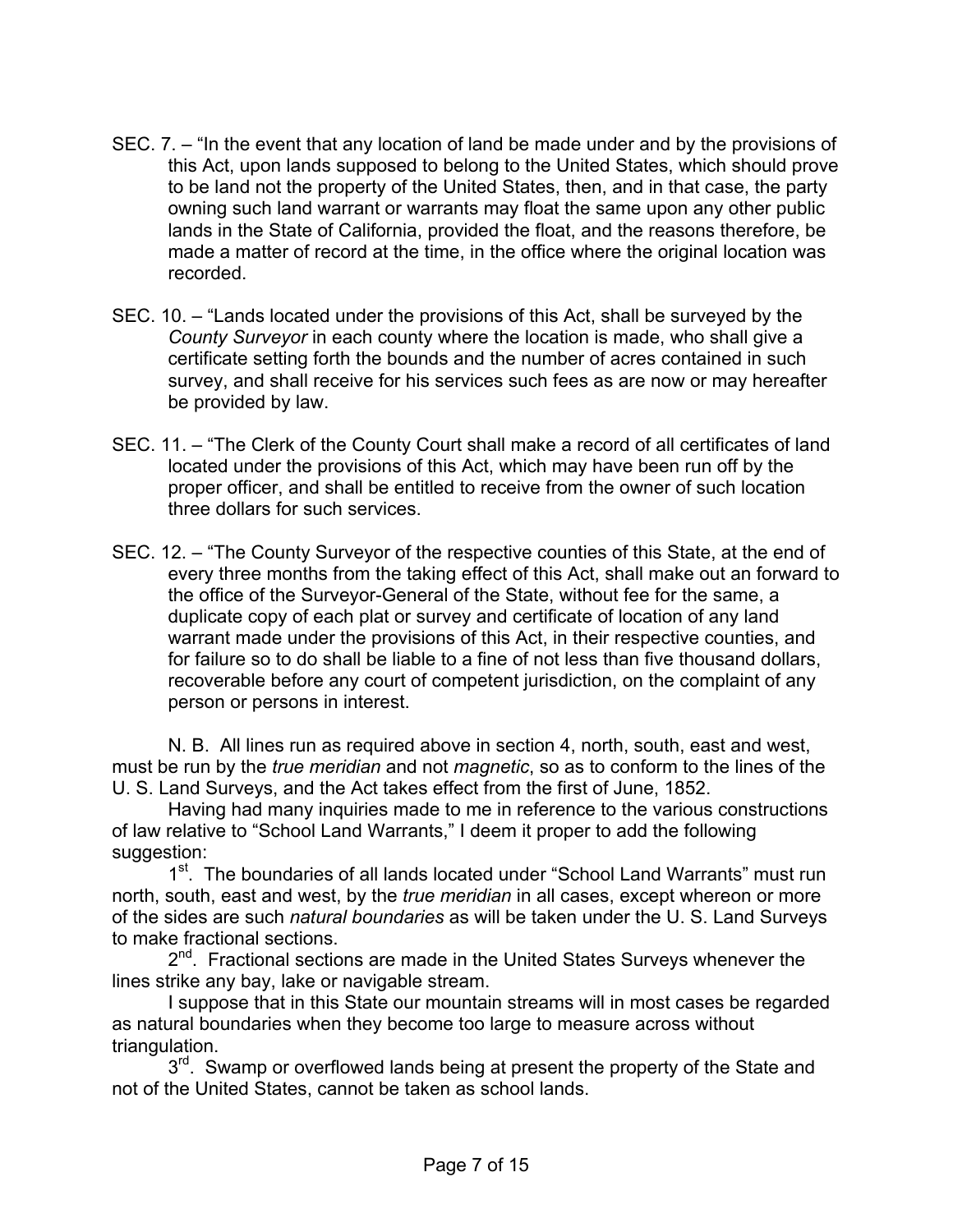$4<sup>th</sup>$ . The number of warrants must in all cases be returned to this office, with your report of the survey.

 $5<sup>th</sup>$ . In the event that no school land warrants are located in your county you will notify this office of the fact.

It is necessary that a transcript of all locations of school lands be filed in the office of the U. S. Land Register, so that the necessary patent may issue to the State, and in order to do so you are requested to report to this office the number of the section or subdivisions which are covered by any location, at the earliest moment after the United States Surveys are made in your vicinity.

Particular attention is called to these instructions, as the object is to prevent the United States officers from offering for sale any lands that may be covered by school land warrants.

Please acknowledge the receipt of this circular at once, and direct to San Francisco.

Respectfully Yours,

(Signed) WM. M. EDDY, Surveyor-General.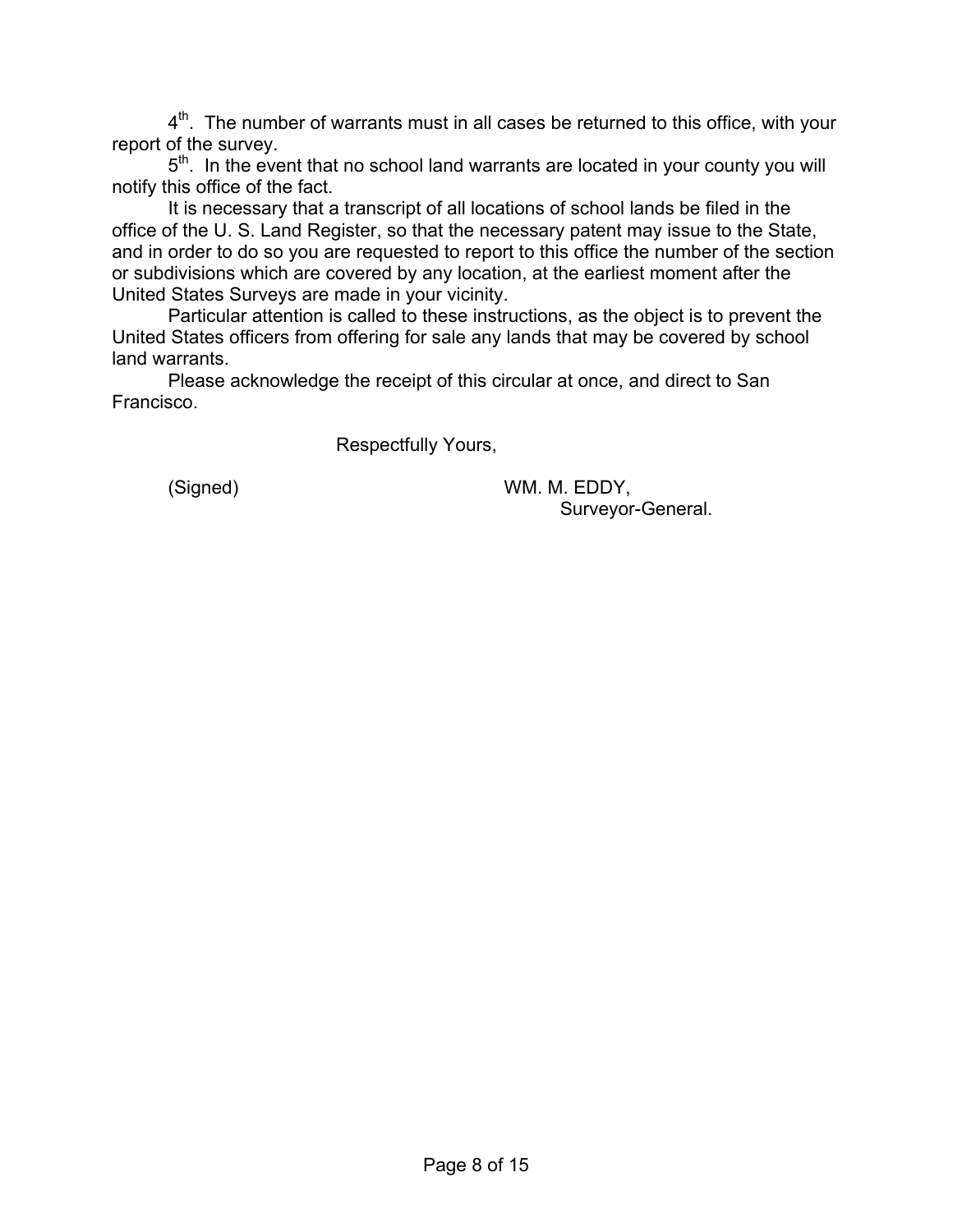# **APPENDIX B.**

 $\frac{1}{2}$ 

#### SURVEYOR GENERAL'S OFFICE, Benicia, July  $15^{th}$ , 1853.

SIR:

I respectfully call your attention to sections *nine* and *ten* of the "Act concerning the Office of the Surveyor General, passed April 17<sup>th</sup>, 1850, and in accordance therewith request from you a report upon the matters referred to, in the *third, fourth, fifth, sixth* and *seventh* paragraphs of the ninth section.

You will find the law referred to, on pages 256 and 257 of the Statutes for 1850. Your report must reach me before the  $1<sup>st</sup>$  of December, in order that it may be included in my Annual Report, which I am compelled to make on the  $15<sup>th</sup>$  of December. Please acknowledge the receipt of this Circular (by mail.)

Your Obd't Serv't,

 WM. M. EDDY, Surveyor General.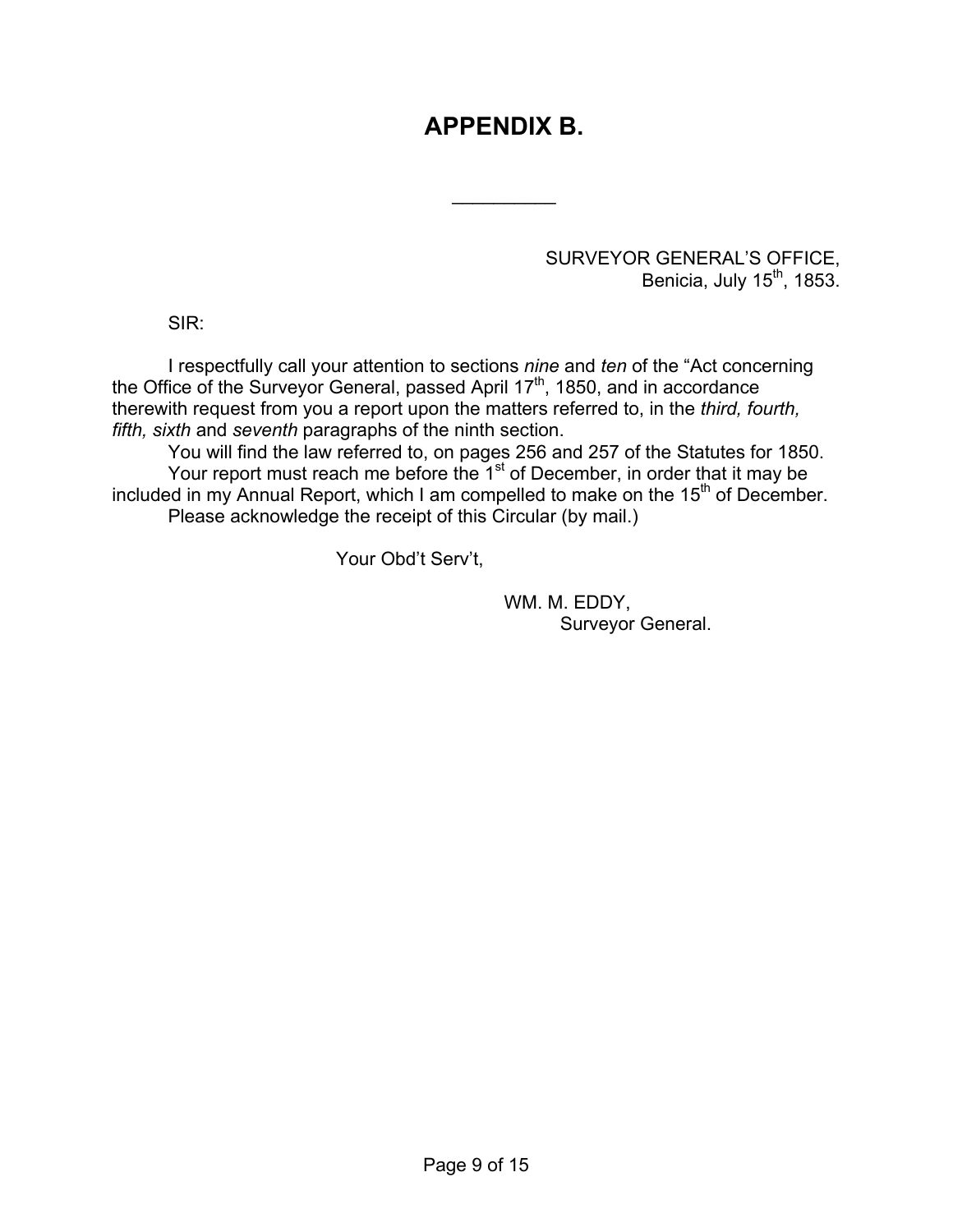# **APPENDIX C.**

 $\frac{1}{2}$ 

| Counties. | No. of Acres. |
|-----------|---------------|
|           | 320           |
|           | 960           |
|           | 3,200         |
|           | 2,080         |
|           | 7,040         |
|           | 960           |
|           |               |
|           | 640           |
|           |               |
|           |               |
|           | 7,520         |
|           | 6,400         |
|           | 2,240         |
|           | 2,720         |
|           | 960           |
|           | 1,120         |
|           |               |
|           |               |
|           |               |
|           |               |
|           | 19,360        |
|           | 7,680         |
|           | 14,080        |
|           | 6,400         |
|           | 6,720         |
|           | 320           |
|           |               |
|           |               |
|           | 1,920         |
|           | 22,580        |
|           |               |
|           | 1,920         |
|           | 3,040         |
|           | 4,480         |
|           | 3,840         |
|           | 2,600         |
| Total     | 130,380       |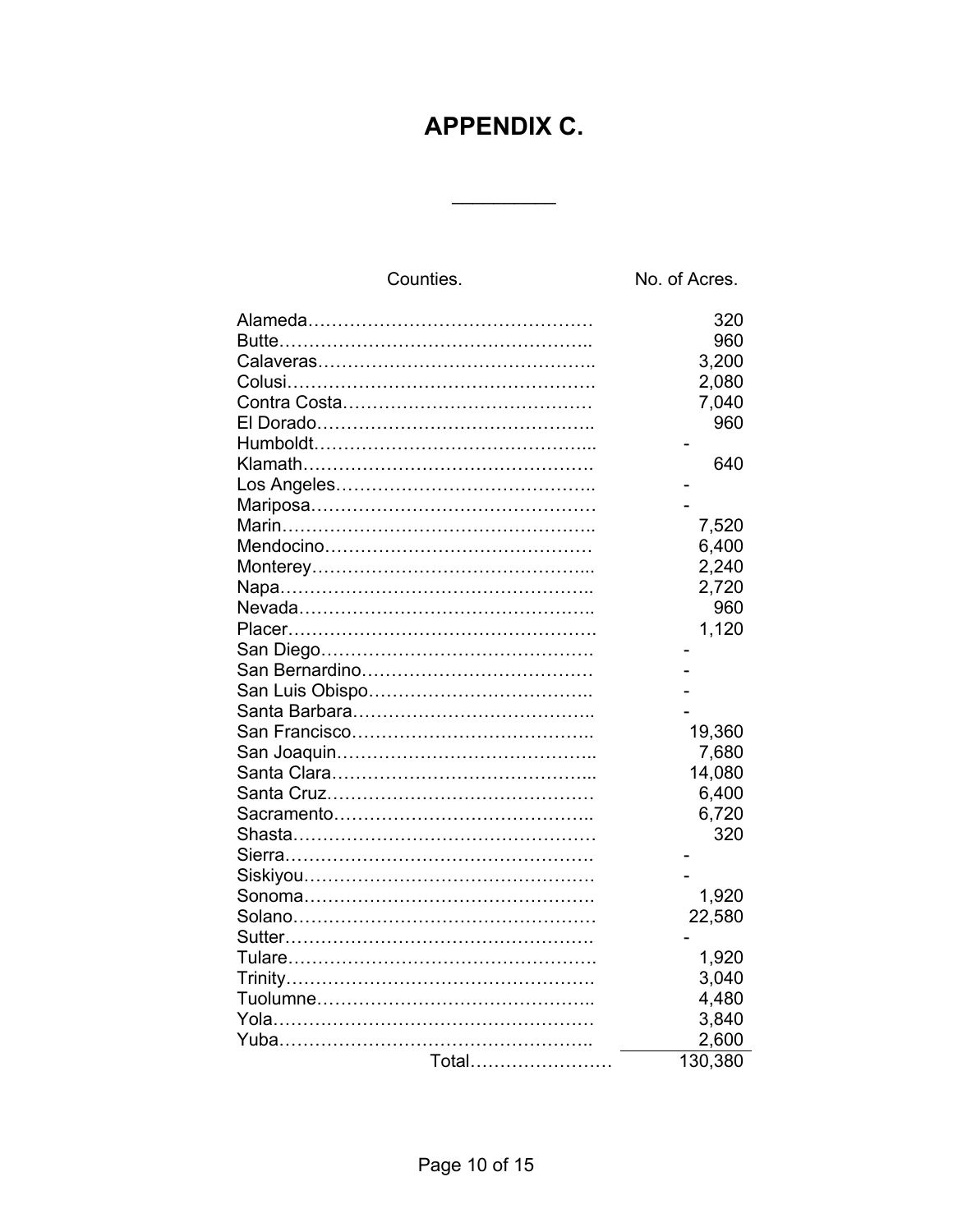# **APPENDIX D.**

 $\frac{1}{2}$ 

 $\frac{1}{2}$ 

## LOCATION OF STATE LAND WARRANTS.

The Circular and instructions from the Commissioner of the General Land Office, contain very important information, determining a question about which much uncertainty has heretofore existed – the location of School Land Warrants issued under the State law for the disposition of the 500,000 acres ceded to California for Internal Improvements.

> REGISTER'S OFFICE, Benicia, Cal., Dec. 19, 1853.

#### EDITORS TIMES AND TRANSCRIPT:

#### GENTLEMEN: -

Enclosed I send you the letter of the Commissioner of the General Land Office, and accompanying Circular, in direct relation to the location of State School Land Warrants on the public domain, in part satisfaction of the grant made by Congress, under the Act of  $4<sup>th</sup>$  Sept., 1841; and as this is a question of great importance to many citizens of our State, you will do me a great favor by publishing them in full.

> Respectfully, Your Obedient Servant,

> > WM. W. GIFT, Register, etc.

 $\frac{1}{2}$ 

GENERAL LAND OFFICE, November 16, 1853.

W. W. GIFT, ESQ.,

 $SIR: -$ 

I am in the receipt of your letter of the  $7<sup>th</sup>$  ult., in which you state that the State of California, by an Act of its Legislature, passed in 1852, has authorized the issuing of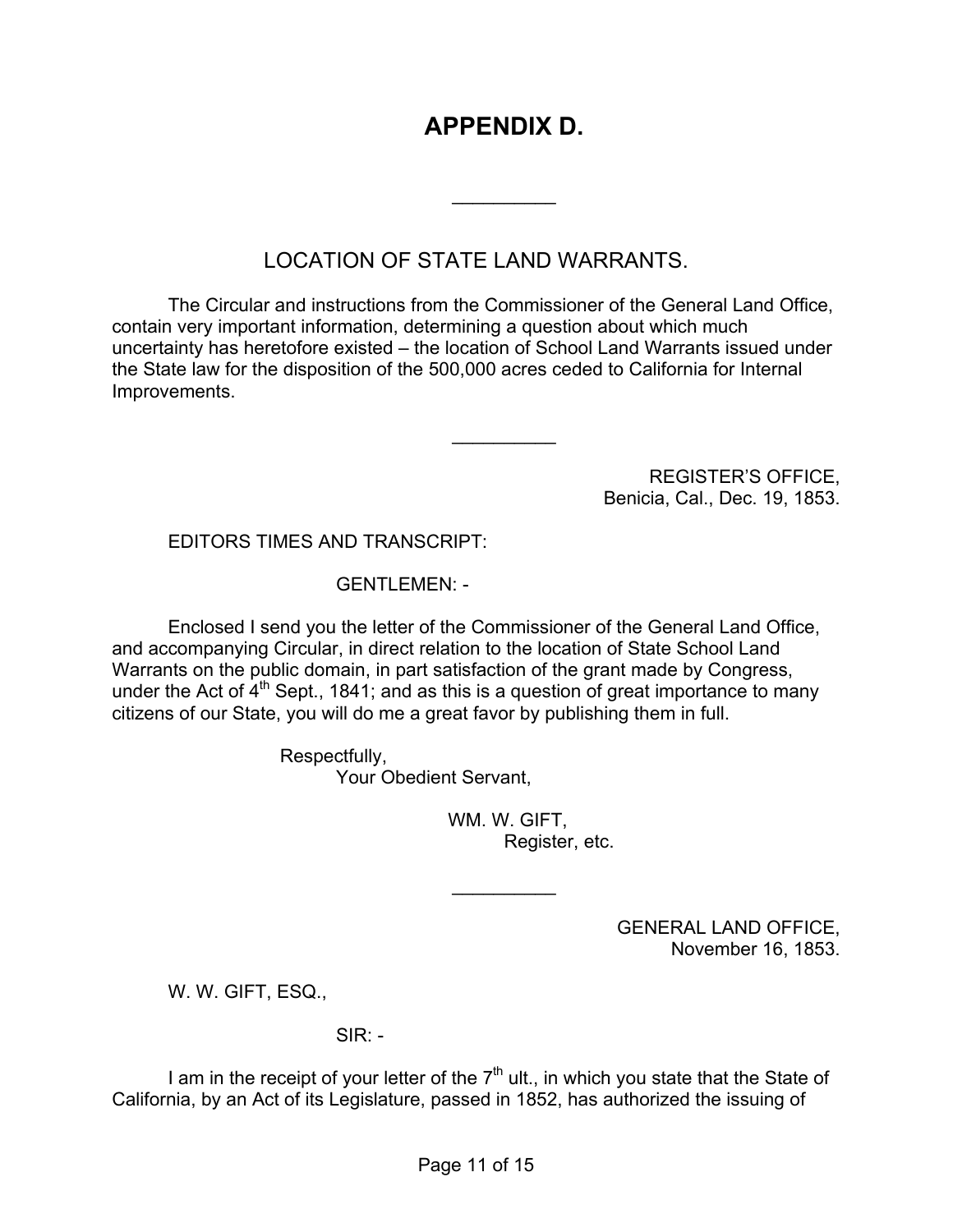warrants to be located upon Government lands in quantities of not less than 160, nor more than 640 acres, in part satisfaction of the grant of 500,000 acres for Internal Improvements, made by an Act of Congress, approved the  $4<sup>th</sup>$  of Sept., 1841. That some of these warrants "have been located as far back as eighteen months since, and are now being re-located in order to comply with the requisitions of the Acts of Congress;" that these locations are working serious injury to the actual settlers, and you request instructions as to whether these evidences of title shall be received in preference to those of the settler.

The  $8<sup>th</sup>$  section of the Act of the  $4<sup>th</sup>$  of Sept. 1841, making the grant of the 500,000 acres to the States for Internal Improvement, requires that the selections shall be made in such manner as their respective Legislatures shall direct; to be located, however, "in parcels conformably to sectional divisions and sub divisions of not less than *three hundred and twenty acres* in any one location," – "at any time after the lands of the United States in said States respectively shall have been surveyed according to existing laws." Enclosed, I send you a copy of the Circular of Instructions from this office, issued under this Act, and dated the  $6<sup>th</sup>$  of August, 1847; by a careful adherence to the requirements of which, much future embarrassment may be obviated. The  $5<sup>th</sup>$ section of this Circular requires 'that the selecting agent should file in your office an authenticated copy of his letter of appointment, or other satisfactory evidence of his authority." You will, therefore, carefully observe that each of these State Warrants bears upon its face evidence of the authority of the party by whom the application for location may be presented, to select lands for the State under the  $8<sup>th</sup>$  section of the Act of  $4^{\text{th}}$  Sept. 1841.

The date when these warrants are filed in your office, and the simultaneous application to enter, becomes the date of the selection by the State; it follows, therefore, that no one 160 warrant can be located, as the law requires the selections to be made in parcels of not less than 320 acres. Two or more 160 warrants, however, though in different hands, may be located *at the same time* upon contiguous lands. By this, I mean, at the same *instant* of time. Thus, two or more warrants may make conjoint application to enter a body of land equal to the value of their warrants; but a holder of one 160 acre warrant cannot at a later period even of the same day, locate a tract, though it may be contiguous to land previously selected.

Accompanying this, I send you a form of a list to be used by you in reporting these selections to this office for approval. You will send up these lists, accompanied by the warrants of the State upon each of which, supercede the necessity for their signing the printed form at the bottom of the list. When these lists shall have been examined at this office, such of the selections embraced thereby as are valid, will be *certified to the State.* This office does not recognize the warrants or their assigns in any other light than as the agents of the State, and no patents will be issued to them.

You will be please to caution the locators against selecting any swamp or overflowed lands, as all such will be certified to the State, under the Act of  $28<sup>th</sup>$ September, 1850. I am, Sir,

Very respectfully, your obedient servant,

JOHN WILSON, Commissioner.

Wm. W. GIFT.

Register of the Land Office, Benicia, California.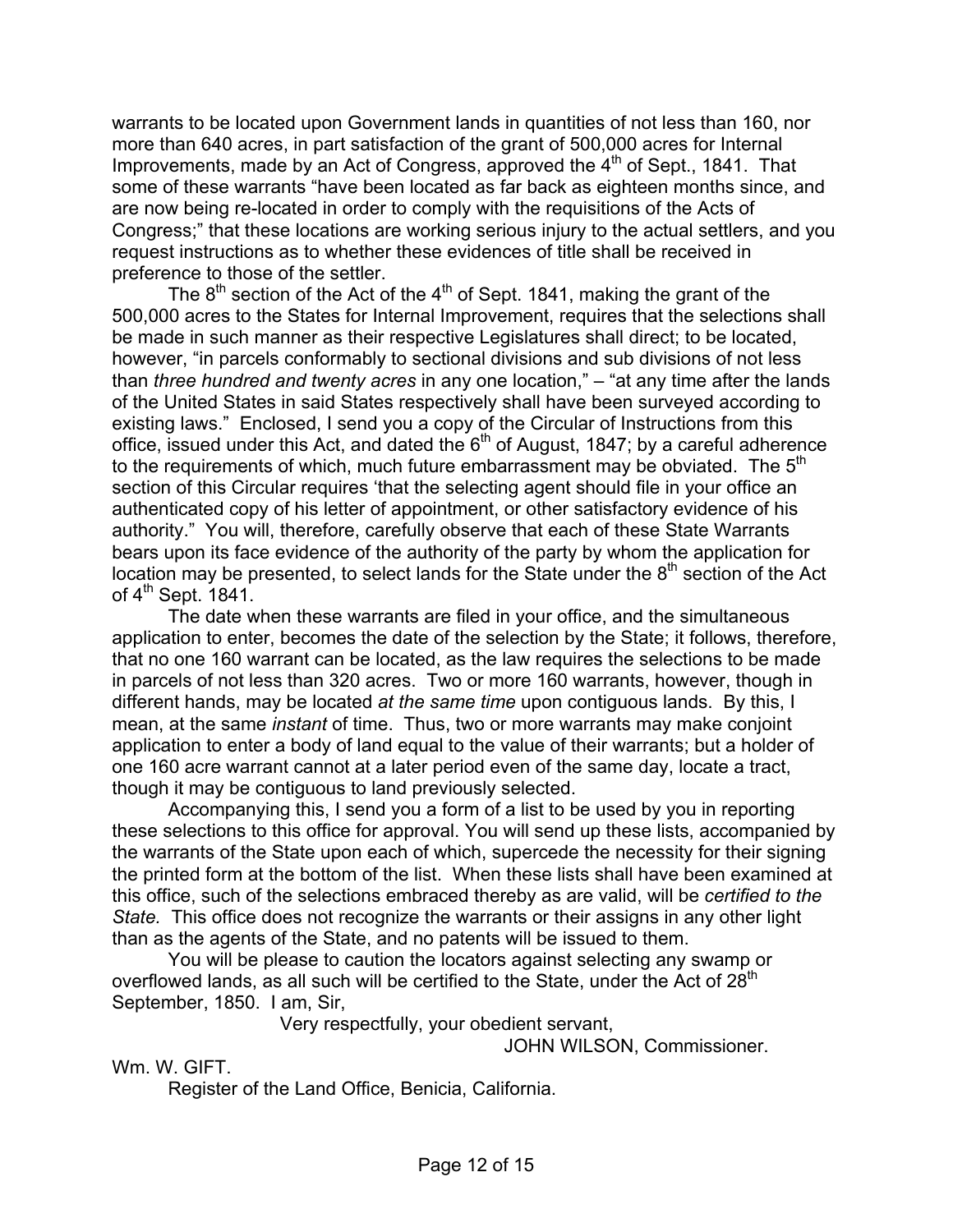## STATE SELECTIONS.

#### [*Circular to the United States Registers.*]

GENERAL LAND OFFICE, November, 16, 1853.

W. W. GIFT, ESQ.,

Register Land Office, Benicia.

SIR: - Herewith you will receive a copy of the  $8<sup>th</sup>$  section of the Act of the  $4<sup>th</sup>$ September, 1841, entitled "An act to appropriate the proceeds of the sales of public lands and to grant pre-emption rights."

In order to facilitate the business of State selections under this Act, I have to draw your attention to the following:

1<sup>st</sup>. The whole area to which the State of ----- is entitled under law is ----- acres.

2<sup>nd</sup>. The Act requires the selections to be "in parcels conformably to sectional divisions and subdivisions of not less than three hundred and twenty acres in any one location, etc.

Under this requirement a selection may include a while section or a fractional section; or an island containing three hundred and twenty acres, more or less; provided the State, where the quantity is less than the prescribed number of acres, will agree to accept the same for an in lieu of a tract containing the full quantity of three hundred and twenty acres, but not otherwise.

Or it may embrace –

The east, west, north or south half of a section, or two adjoining quarters of different sections, or any number, even of the smallest legal subdivisions of different sections; provided the tracts selected adjoin each other, and form compact parcels, containing together not less than three hundred and twenty acres.

 $3<sup>rd</sup>$ . The selections must be based upon the official township plats of the public surveys, which are required to be approved by the Surveyor-General, and on file in the local Land Office, at he time of filing the selection.

4<sup>th</sup>. The law allows selections to be made upon public lands, whether offered or unoffered. But no State selection is admissible upon any land to which a pre-emption, or other valid claim shall be legally established, nor on any land which "is or may be reserved from sale by any law of Congress or proclamation of the President of the United States," nor upon any tract which is reserved or withdrawn from market for nay purpose whatever.

5<sup>th</sup>. The selecting agent of the State should file in your office an authenticated copy of his letter of appointment, or other satisfactory evidence of his authority: and it is important and necessary that he should make such careful and thorough preliminary examination as will enable him to select lands to which there may exist no valid claim by pre emption or otherwise, and not to avoid the embarrassments and delays consequent upon such conflicts, you will also examine the plats, records and papers in your office, before the lists of lands so selected are filed, and see that such selections are in all respects free from such objections.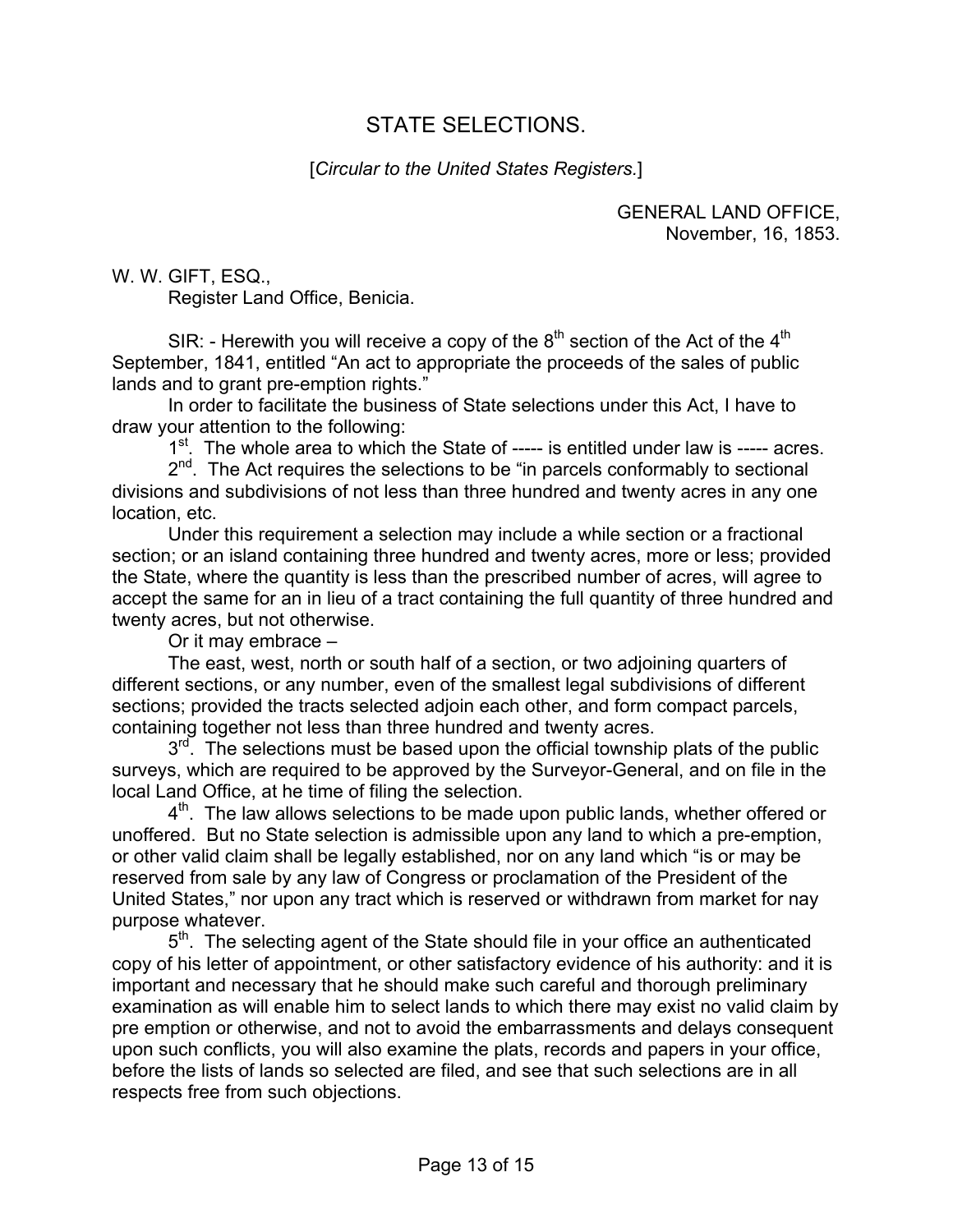$6<sup>th</sup>$ . If, notwithstanding such precaution, the State shall hereafter select lands which shall be found to be interfered with by any prior and better claim or claims, the selection to the whole extent of such claim or claims will of course be null and void; and if such valid claim or claims shall only extend to a part of the selection by the rejection of which the remaining portion or portions shall be reduced, to one or more detached bodies below the quantity of three hundred and twenty acres, the part or parts not interfered with may nevertheless be confirmed, provided the State will accept each detached parcel, with may thus be reduced to less than three hundred and twenty, as equivalent to and in lieu of the full quantity of three hundred and twenty acres; otherwise, such parts or parcels will be rejected on the ground of the land not forming the compact parcel required by law.

 $7<sup>th</sup>$ . That the action of this office may be uniform, it is hereby determined, from the date of this circular, that when selections are reported to this office which are found to conflict with the declaratory statements of pre-emptors, the approval of the part of the selection thus covered by such statement, together with such portion as may not be interfered with, but which would be less than three hundred and twenty acres, if the part covered by the declaration should be confirmed to the claimant, will be suspended to await the final result of the pre emption claims, which if not established at the expiration of the period allowed by law, the selection of the State will then be approved.

 $8<sup>th</sup>$ . Should a tract of land selected by the State and rejected on the ground of not forming the compact parcel required by law, it is no bar to its being re-selected, provided other land, not interfered with, is selected in connection with it so far as to form the compact parcel of three hundred and twenty acres, or more, as the case may be. Should such re-selection be made they are required to be embraced in an entire new list, bearing the number of the series at the time of such re-selection.

Herewith you will receive the form of a list to be used for selections: - This form requires the date to be given when the list is filed in your office, such date being regarded as the date of the selection, so that in the event of a pre-emption or other conflict, the question as to priority of right may be properly settled. The lists should bear a regular series of numbers from No. 1, and should be signed by the agent. If the list is regular and complete you will enter up your selections on your books and mark them on the plats – sign the official certificate as to the correctness of the list of selections, and transmit the same to this office, in order that it may be submitted to the Secretary of the Treasury for his approval.

The law of Congress allows no commission on this business.

You are requested to acknowledge the receipt of this circular, which is designed to embrace all the material principals in previous circulars in reference to this subject, and to be your rule of action in relation to this business in future.

> Very respectfully, Your ob't servant,

> > JOHN WILSON, Commissioner.